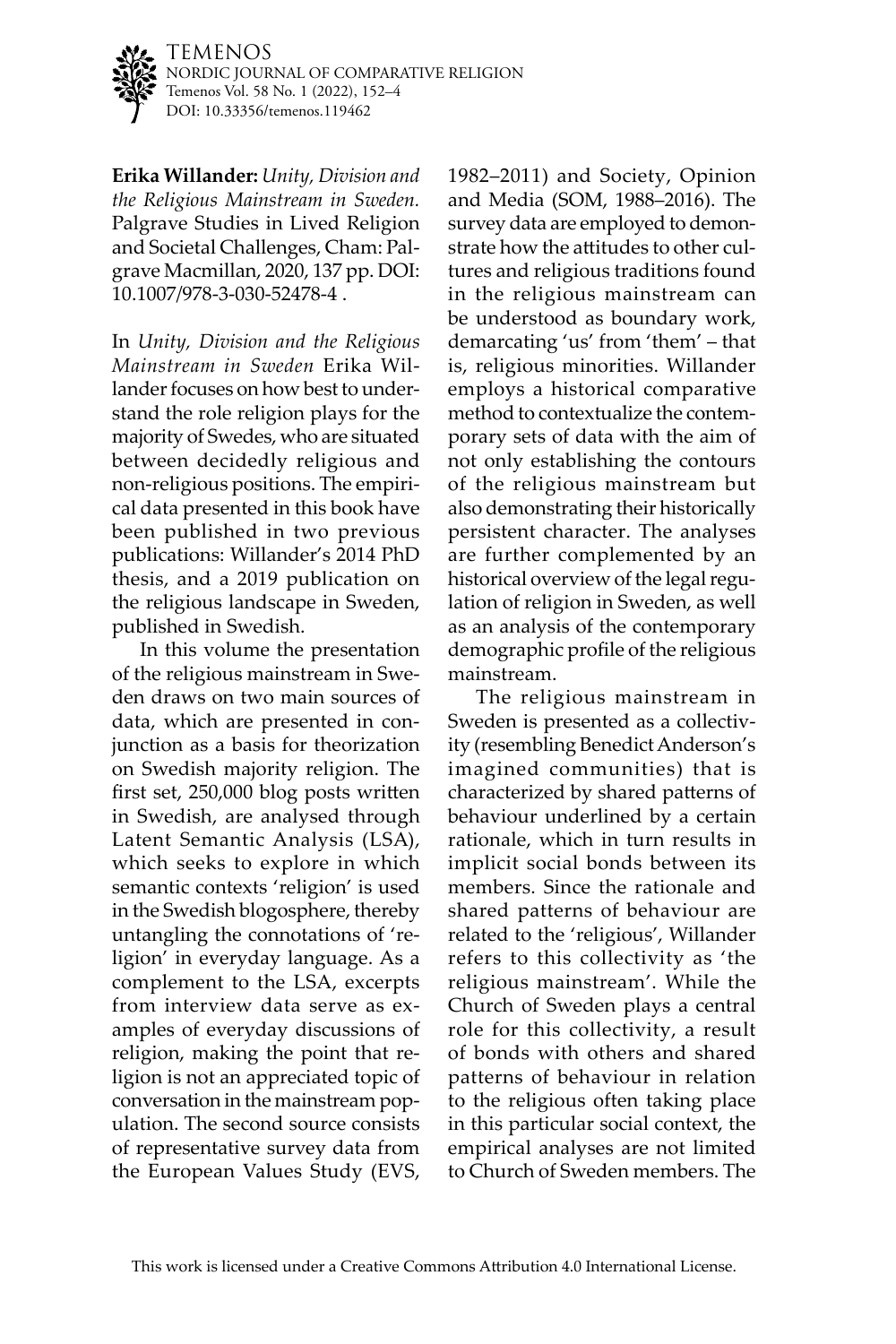BOOK REVIEWS 153

Church of Sweden can thus perhaps be understood as an implicit node for the collectivity Willander describes.

In the introductory chapter Willander declares her intention to study the religious mainstream in Sweden from a 'lived religion' approach. The approach is particularly prevalent in the discussion of how religion should be conceptualized in empirical studies of religious mainstreams, where Willander claims that the Swedish mainstream's supposed indifference to religion is a result of how religiosity has traditionally been measured and defined within the sociology of religion. The overview of research on religiosity in Sweden from the end of the nineteenth century to the present day (Chapter 3) serves to demonstrate how the sentiments of the religious mainstream in Sweden are with some exceptions overlooked, because it does not match the theoretical understandings of 'religion proper' and/or interests on behalf of the researchers. Due to the 'focus on an abstracted version of religious beliefs' (2020, p. 29) in survey research, Willander argues that experiences and understandings of the religious found in the Swedish population have been downplayed or overseen.

Willander refutes the understanding of European (sic!) mainstreams as indifferent to religion: while these collectivities may well be characterized by indifference to internal church matters and theological reasoning, 'this indifference (…) does not have to include the aspects of the religious that family stories bring to the fore' (p. 7). Willander claims that the religious mainstream in Sweden plays a central role for the Swedish religious landscape, not least because its majority position entails the power to construct and maintain cultural boundaries, both in informal settings and public debate. However, the empirical study of collectivities such as the religious mainstream in Sweden calls for an exploratory approach to religion as a social phenomenon and the abandonment of certain established assumptions about religion. The presented analysis can therefore be understood as Willander's way of practising what she preaches.

Willander's compilation of historical data from the end of the nineteenth century onwards, which demonstrates that the low religious attendance figures in Sweden are a persisting feature of Swedish religion rather than a result of religious decline, presents a clear and thought-provoking contribution to research on continuity and change in Swedish religion. The LSA affords an insight into a novel empirical field and raises questions about how religion in the blogosphere can be explored further. The survey and interview data presented largely resonate with findings from previous studies.

Willander convincingly argues that the image of religion in Sweden has been tainted by the explicit and implicit understandings of 'religion proper' that have been dominant